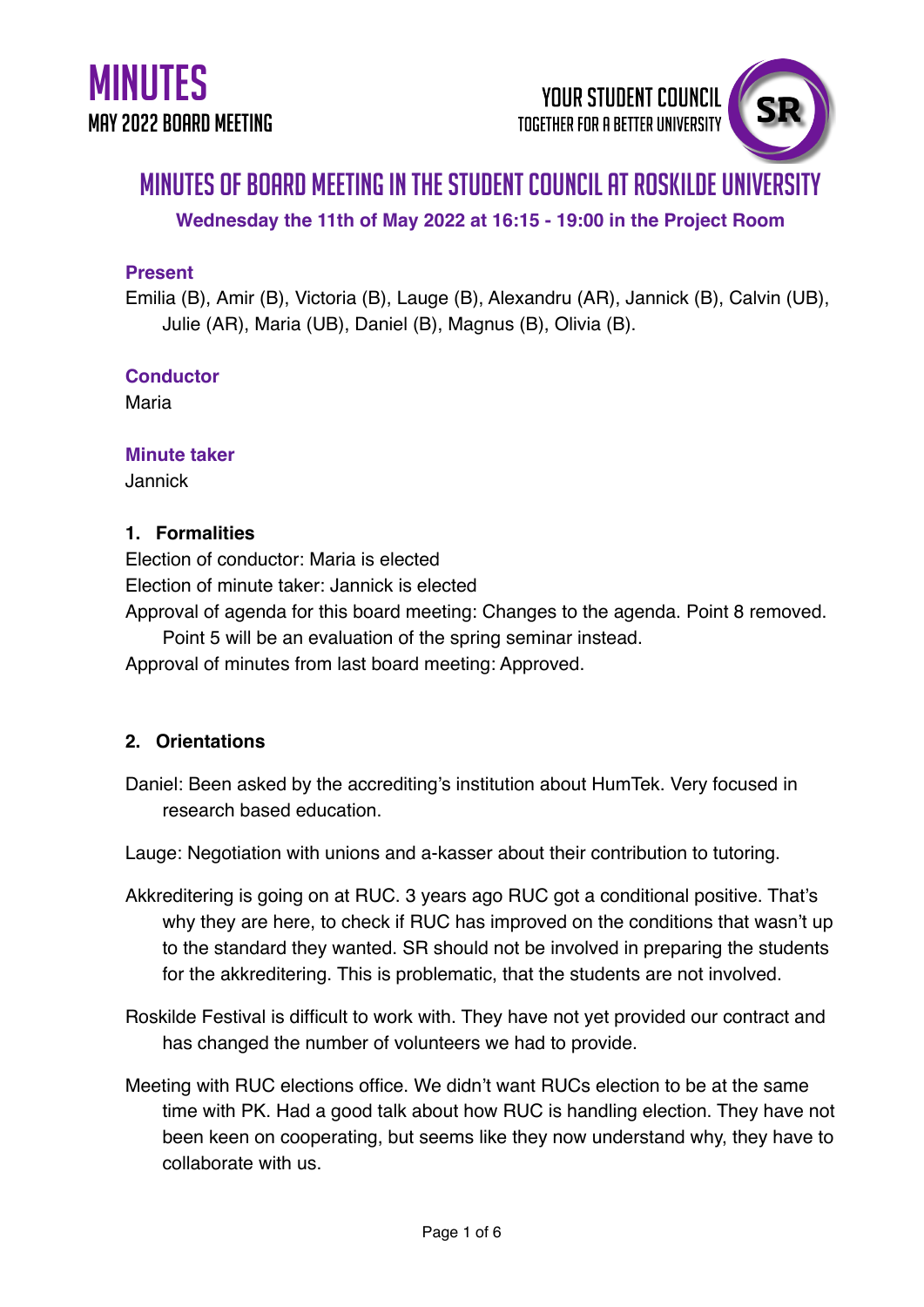



- Got an inquery about how combine subject modules from a VIP. Potential disagreement about the process. Ellen and Lauge is going to meet with Niels Møller about that.
- Maria: UB representatives have a seminar. 1 hour where they can talk about students' point of view. Nina smith from reform commission is coming.
- Student ambassador agenda is still going forward. Will have it as a point on the next AR meeting.
- Jannick: SEC and semester start working group is trying to find a date for a meeting.
- Daniel: DSF is trying to improve the SPS system. Anybody knows someone that got a problem with SPS, they would really like to hear about a case where they have failed.
- Calvin: good banana peel. Had a meeting in blank… where they 5 ERURA members are present. Voted weather a university in Poland can join the collaboration. 22 was in favor, 2 didn't vote and 0 against. So, they have been admitted to the alliance. Discussion of a motion of 6 months internships in universities.

### **3. In-supplementation in the board**

- Lauge: NAT have not found a representative (because they don't exist). So we propose that we have been unable to fill this spot. Then the spot will automatically fall to the 1st alternate, which is Mads. Thereby he will become Board member if we decide to do this.
- Maria: Good decision. There is work in NAT, that might turn into a subject council. Just so we are aware of it to the next GA.
- Calvin: Are we allowed to do that?
- Daniel: Yes because they have to point out one week before GA.
- Calvin: Is there a end date to the GA decision, that the board could find someone for the seat?
- Lauge: The GA gave the board permission to appoint someone, if they could find a NAT or whoever is appropriate.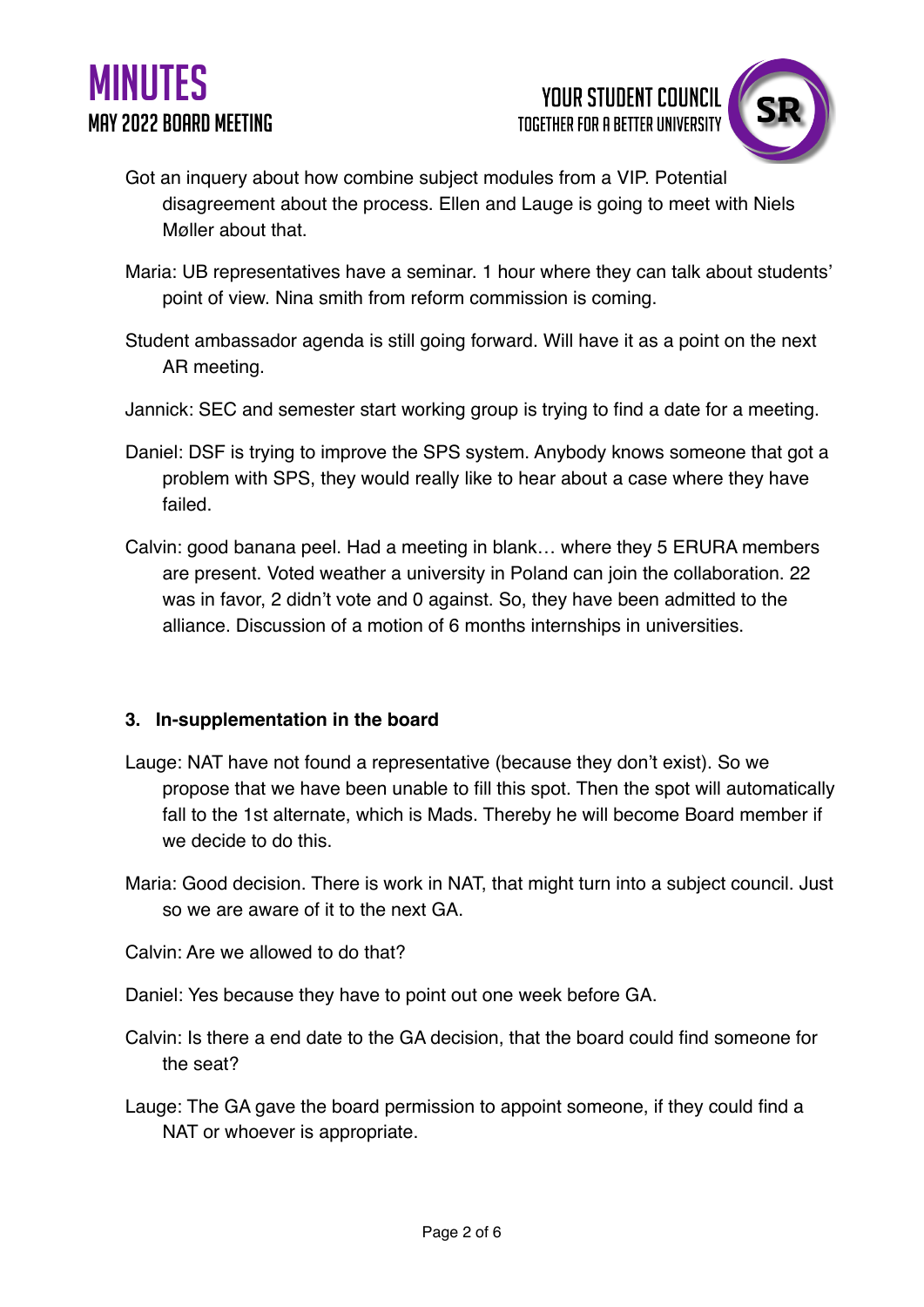





- Amir: Hum subject council board was also about to die, the student environment tutors took upon the role to keep it alive. Propose talking to the head of INM and making it students environments tutors' job to see if they can make it a subject council.
- Maria: It seems we agree. Therefore, we should vote whether Mads should be suppleret into the board
- 1 blank. Rest in favor.

### **4. By-election for the Executive Committee**

Lauge: We have a vacant spot in the EC. Because Rebekka pulled out of the EC. Anyone interested in running for this spot?

Olivia: I

Maria: Olivia is the only one that have expressed interest in the EC.

Olivia selling herself and questions to her

Maria: We need to find a voting committee: propose Julie and Alex, since they are observers. We vote of confidence.

Board accepted that.

Julie: Oliva got in!

Congratulations to Olivia.

#### **5. Feedback on Spring Seminar**

1st group: discussion about reform committee was very giving. Widening one's point of view through discussion.

Workshop was good, but we needed to have it earlier in the process, because it created a room that made us closer.

More collaboration games – so we get to know each other better. Games during the day not involving drinks.

Felt a lack of understanding of SRs opinion on the future. Basic and principle of SR could be discussed – would be beneficial.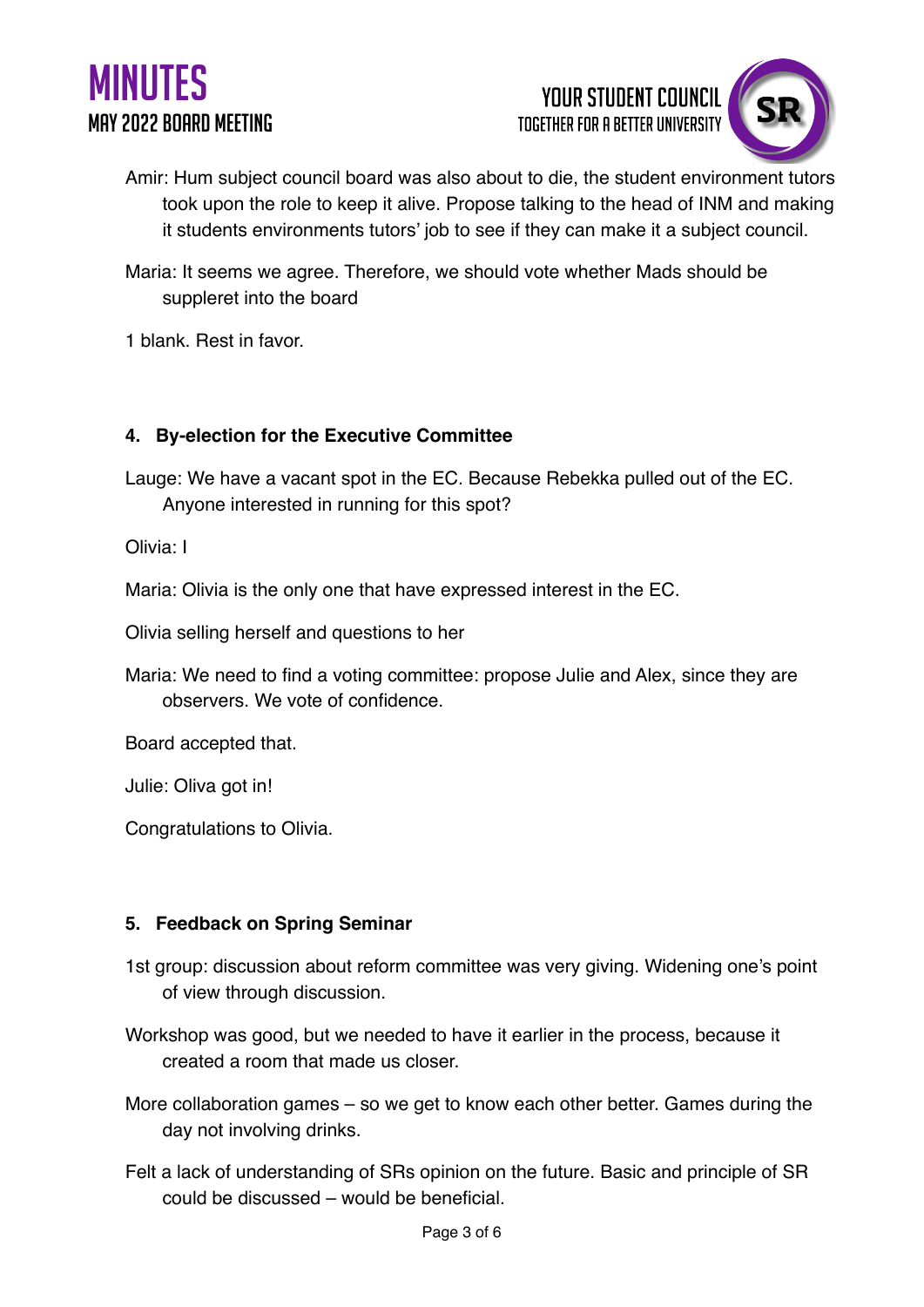

2nd group:

- Practical: no wifi BAD! difficult to get there. Sleeping rooms to close to common areas. Missing a lounge area. Cake and bailey surprise was nice. Lacked manpower during cleaning, maybe have cleaning schedule beforehand. Food good.
- Social: music quiz was amazing good it wasn't about drinking, good transition into hygge and party after. Beer and seek didn't do the same, different activity beforehand where you didn't have to drink would be nice.

Nondrinking games are preferred.

English policy wasn't good enough.

- Content and agenda: Ingerfair workshop were very relevant. Inge didn't facilitate enough. Workshop should have been earlier in the day.
- Annual cycle wasn't treated and that's a shame it's an important tool.
- The initial proposed agenda was too vague. Board seminar is a golden opportunity to develop and have bigger political discussion and planning campaigning.
- Sunday agenda almost always get cancelled. Easy things is put on Sundays, which means easier to cancel. Maybe just delete program on Sunday
- SR-KU student ambassador presentation was very good. It was very good to have an external party, that can help us. Specifically, it is nice to have other universities, because they bring their local knowledge that we can take further in our organization. Strategically could be a good opportunity to engage with them, so we have more allies at PK and other stuff.

3rd group: (wasn't present at the seminar, so they talked about motivation)

We talked about what motivates us and what we could do to make SR more visible. But nothing in specific.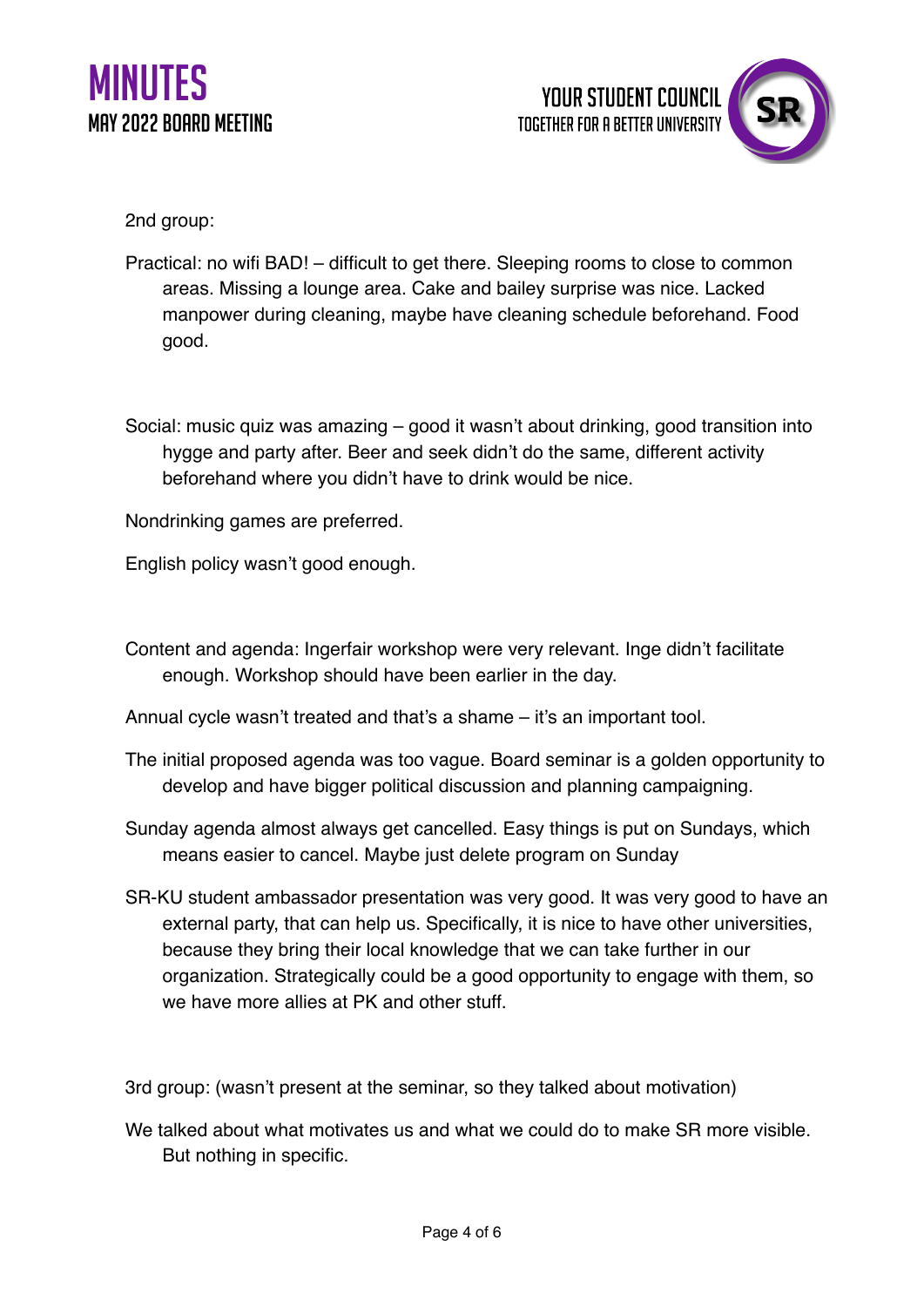

### **6. Treating the Annual Report 2021**

Lauge: The annual report was late. We need our own critical revision, elected at the GA. We cannot treat it before the critical revision have not had the time to look at it and get their notes on it. Because it the report was late from Redmark, the critical revision had not had the time to go through it. It was supposed to be approved before the beginning of May. But since we can't approve it we will go through it today, and have an extra ordinary board meeting online were we will meet to pass the annual report.

Daniel: We violated the VAT law. We violated the withholding tax law.

- Daniel continues to thoroughly go through the report, the numbers and explaining what every amount of money have been used for in 2021.
- Underneath is the questions that people had when going through the report:
- Alex: is there a fine for the withholding tax law violation -> Daniel: I don't know
- Calvin: how did we pay an extra 6.000? Lauge: possible an overlap between the student employees. Maria: we also raised the BW salary.
- Amir: How much will we have to pay back to RUC Maria: it will be showed in the specification
- Alex: what did we apply for? Maria: we lost a lot of money due to covid (RF and tutoring events where we generate money). So we applied for "pulje" that covered some of our loss.
- Julie: where is BW honorary -> Daniel: Its inside the BW post.
- Julie: what is ruskursus Maria: all the other seminars than russemniar.
- Calvin: how did EC spend 200tkr in 2020? Maria: the EC honorary was in there, for visibility we have made it a category for itself.
- Maria: Events and miscellaneous is combined in events. That's why the number is that high.
- Julie: How was catering minus in 2020? Jannick: probably got refunded something
- Calvin: we budgeted 40.000 for VAT but we didn't pay? Maria: It was set so high because we had to pay VAT from 17 and 18. It's not in there because we didn't pay it there. Auditors says it won't be that high. Prob. 23.000 in VAT that we owe.